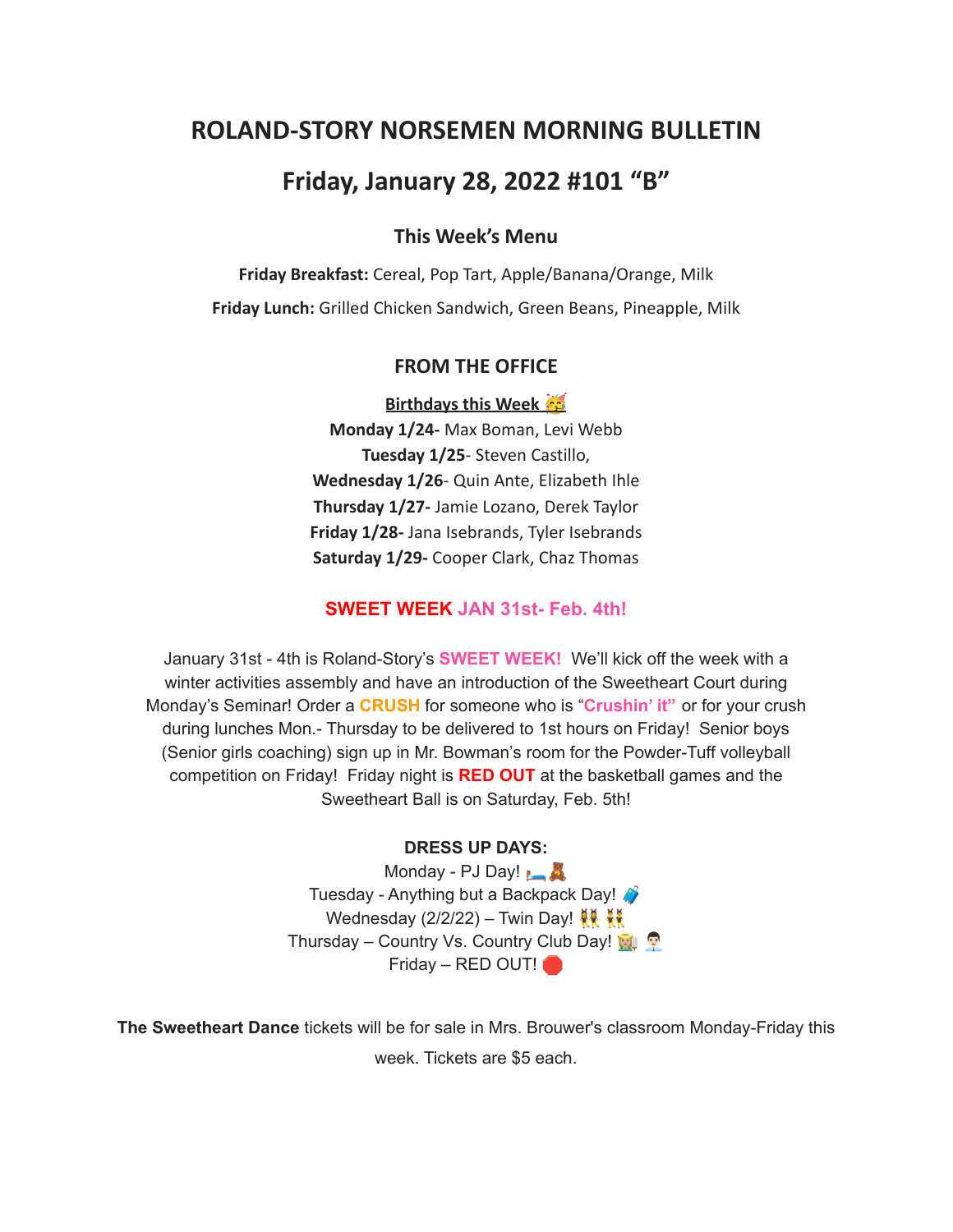# **Help your classmates get to Disney!** Take the ACT practice test for \$25. [Click](https://drive.google.com/file/d/1oPqWQ0VvsIc-NVR9cIZGWUySp5CiMbtD/view?usp=sharing) here for more information!



## **[COUNSELOR FOLDER](https://docs.google.com/document/d/1vmwczNPbDzXe9vFaG5LJMQ7NYDv-i4oQJHybqA65TUc/edit?usp=sharing) (9-12)-Click here**

## **Local Scholarships**

\*Key [Cooperative](https://storcoopmediafilesprd.blob.core.windows.net/atlasportals/all-media/keycoope/website/documents/2021-2022-scholarship-packet.pdf) Scholarship- \$1,000 due 3/28 \*Story City American Legion Auxiliary [Scholarship-](https://docs.google.com/document/d/1mrTNcze4j66xlxg-M87WORerMOc7lhPxYQRvWYQXnBI/edit?usp=sharing) \$Varies due ¾

### **Scholarships**

PB&J [Scholarship-](https://scholarsapp.com/scholarship/pbj-scholarship) \$1,000 due 5/30 students who have experienced personal challenges that may not have allowed them to perform well academically, but still have the drive to succeed.

### **ATHLETIC ACTIVITIES FOR THE WEEK**

#### **Friday 1/28/22**

JV Girls Basketball @ Saydel High School 4:30 JV Boys Basketball @ Saydel High School 4:30pm JV2 Boys Basketball @ Saydel High School 5:45pm Varsity Girls Basketball @ Saydel High School 6:00pm Varsity Boys Basketball @ Saydel High School 7:30pm JV Wrestling Tournament @ Roland Story High School 5:00pm

### **Saturday 1/29/22**

Varsity Wrestling Tournament @ Roland Story High School 10:00am